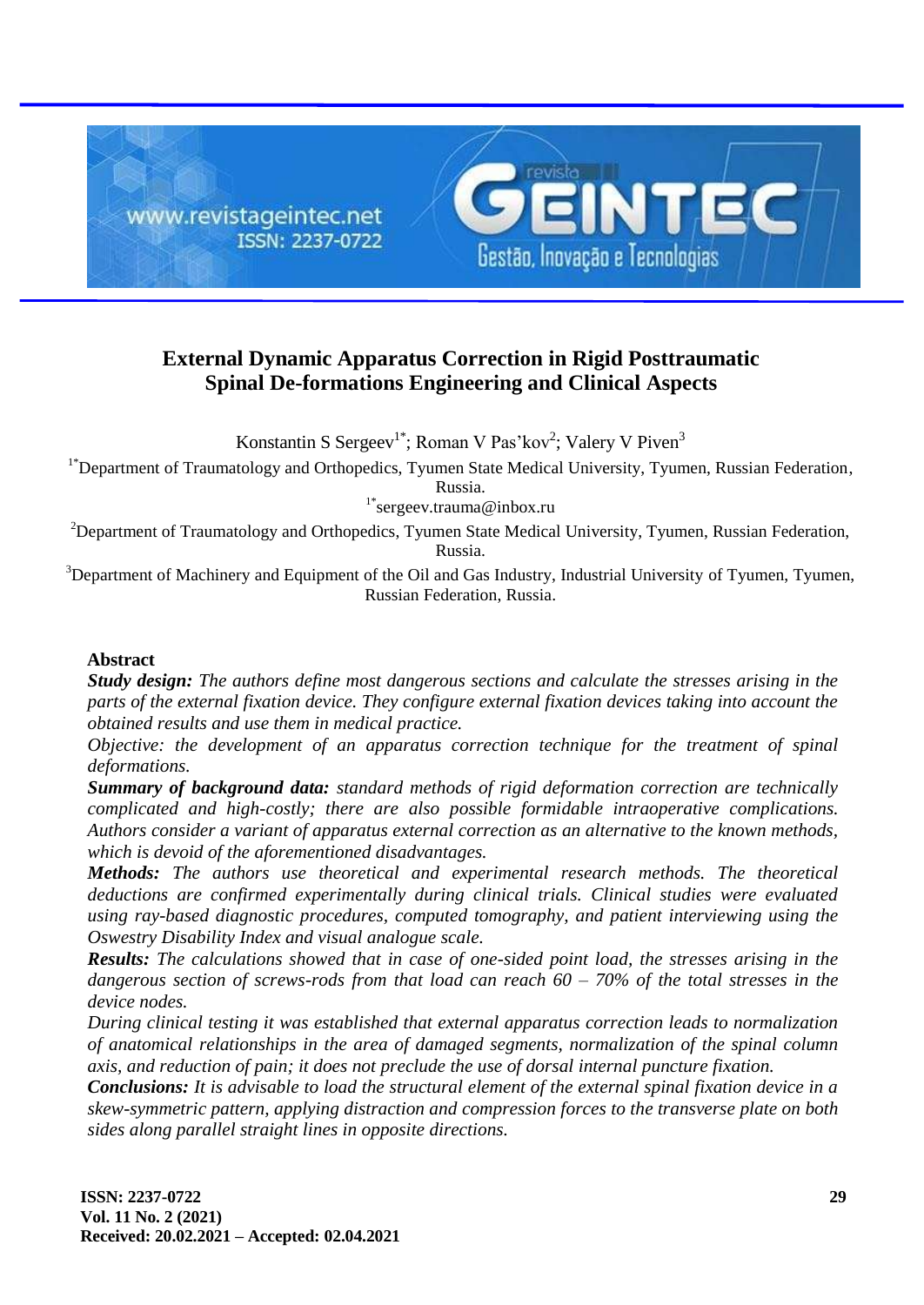*Apparatus external fixation makes it possible to perform a complete correction of rigid deformations without releasing the supporting structures, to control the level of neurological dis-orders, to simplify the technique of internal fixation operations, to use the minimally invasive procedure for the installation of the internal pedicle fixator.*

**Key-words:** Rigid Deformation, Thoracic Spine, Lumbar Spine, Deformation Correction, Dynamic Correction, External Fixation, Pedicle Fixator, Calculation of Stresses, Stress Load, Elements of the Fixator.

### *Key points:*

- The authors defined the rates of the stresses arising in the external fixation device, optimized the construction of the device for the correction of spinal deformations, and determined the clinical effect of apparatus correction of spinal deformation.
- In the case of a long-standing spinal injury, provided there is no bone blocking of the verte-bral segments, external pedicle fixation at the level of the thoracic and lumbar spine enables to discretely eliminate kyphotic deformity and traumatic spondylolisthesis, as well as to restore the normal height of the compressed vertebra and intervertebral discs.
- The technology of surgical intervention and perioperative period management comply with the rules and principles of external osteosynthesis.

# **1. Introduction**

Correction of vertebral column deformations is a prerequisite for the relief of pathological symptoms in the aftermath of injuries, even after previous surgical interventions.<sup>1, 2, 3</sup>

There are methods to correct rigid and marked deformations of the thoracic and lumbar spine, they include multi-level vertebrotomies. Such surgeries are traumatic and technically diffi-cult.<sup>4, 5, 6, 7</sup>

The method of controlled external pedicle fixation seems to be more attractive for accomplishing correction in case of these pathologies.<sup>8, 9, 10, 11, 12, 13.</sup>

### **2. Materials and Methods**

In the process of spinal deformation correction, the screws-rods of the external spinal fixation device are exposed to the greatest stress at the point of their embedding in the vertebrae. An increase in the diameter of the screws-rods is limited by the strength characteristics of the vertebrae themselves.<sup>10</sup> The control forces in distraction rods,<sup>12</sup> which are necessary for correction, can cause a limiting state in the material of the screws-rods. In calculating and using an apparatus for external spinal fixation, the consideration of stresses in the embedding of rods-screws is of paramount importance.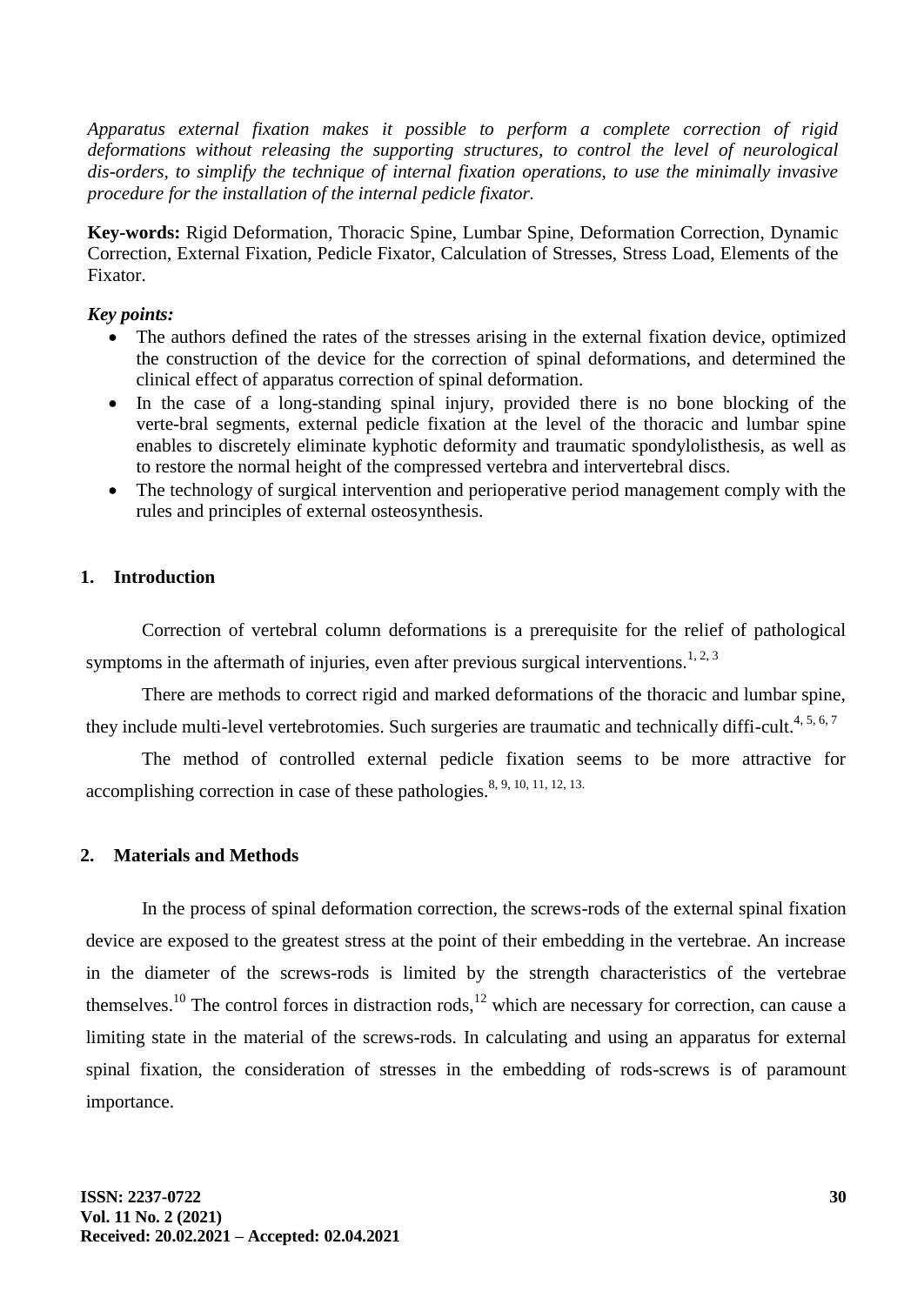Compressive or tensile forces *P* (Figure 1) are created in distraction rods to turn individual vertebrae in the required direction, which lead to stresses in the rods-screws. The greatest stress in the dangerous section causes an asymmetrical one-sided force *P* that acts on the transverse plate from the distraction rod (Figure 1).

Figure 1 - The Scheme of the Structural Element of the External Spinal Fixation Device: 1 – Screw-Rod; 2 – Transverse Plate; 3– Vertebra (L<sub>1</sub> = 0.06 m, L<sub>2</sub> = 0.10 m, L<sub>A</sub> = 0.032 m, L<sub>B</sub> = 0.032 m, d= 0.004 m)



To determine the stresses in the embedding, let us consider internal force factors arising in the dangerous section of screws-rods screwed into the vertebra and interconnected by a plate (Figure 1). Force *P* is directed perpendicular to plate 2.

The structural element (Figure 1) of the external spinal fixation device is a statically indeterminate structure. To disclose the static indeterminacy and define the internal force factors arising in the cross sections of the structural element parts, let us use the method of forces.<sup>14</sup>

Let us take the scheme without any ties at point A (Figure 2) as a basic structure freed from additional ties.



Figure 2 - The Basic Structure Used in the Calculation by the Method of Forces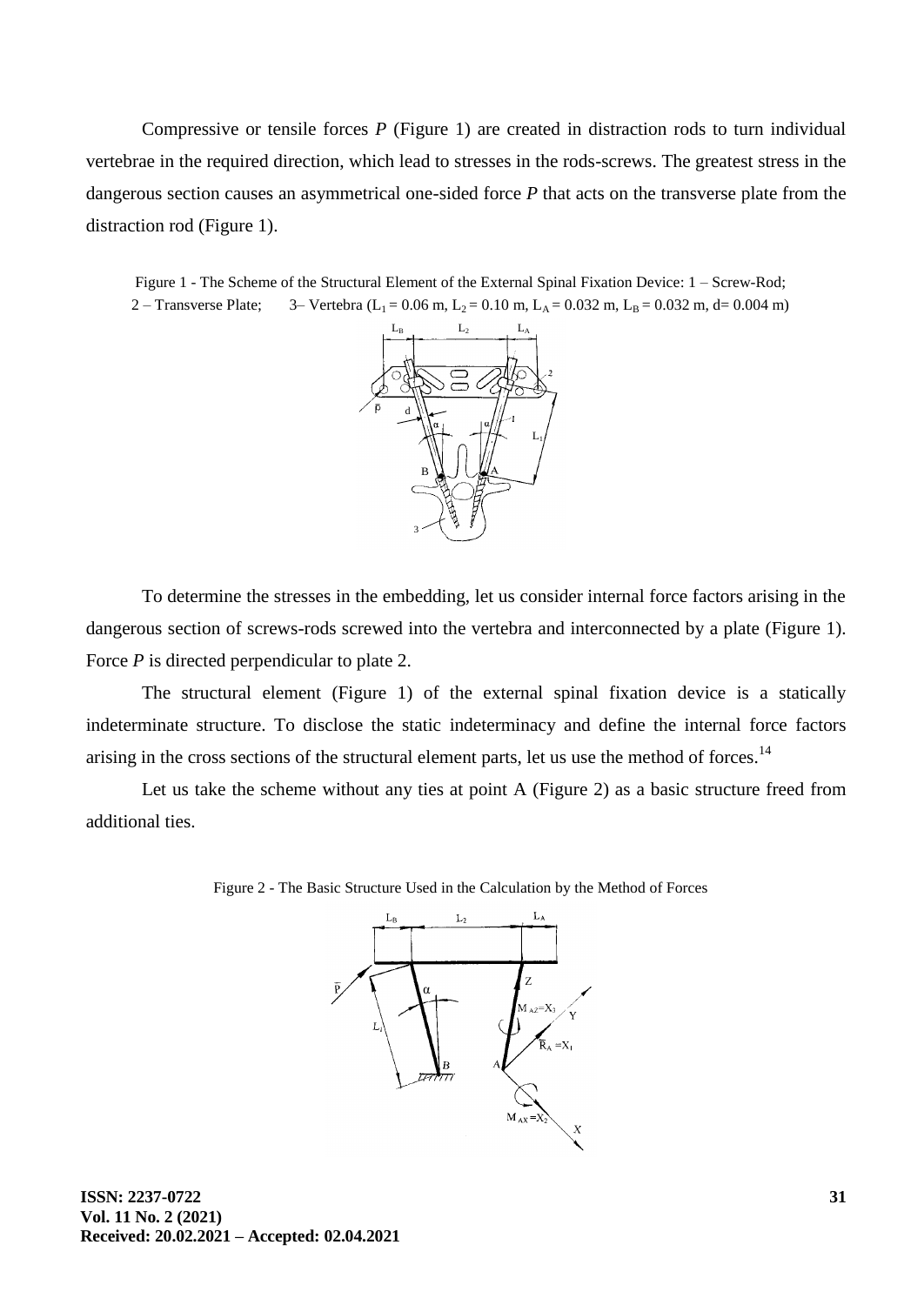The action of the rejected embedding on the screw-rod at point A is replaced with the force  $R_A = X_1$  and the moments:  $M_{AX} = X_2$ ,  $M_{AZ} = X_3$ . The canonical equations for the system under consideration take the following form:

$$
\delta_{11} \cdot X_1 + \delta_{12} \cdot X_2 + \delta_{13} \cdot X_3 = -\Delta_{1p}
$$

$$
\delta_{21} \cdot X_1 + \delta_{22} \cdot X_2 + \delta_{23} \cdot X_3 = -\Delta_{2p}
$$

$$
\delta_{31} \cdot X_1 + \delta_{32} \cdot X_2 + \delta_{33} \cdot X_3 = -\Delta_{3p}.
$$
 (1)

The chosen basic structure of the force method and the calculation procedure for this method<sup>1</sup> allowed making epures of bending and torsional moments from the action of the external force *P*, unit force and unit moments. After multiplying the plotted epures and determining the canonical coefficients  $\delta$  therefrom, the following values were obtained:

$$
\delta_{11} = 4.427 \cdot 10^{-5}; \delta_{12} = 1.879 \cdot 10^{-4}; \delta_{13} = 5.754 \cdot 10^{-4};
$$
  
\n
$$
\Delta_{1p} = -2.33 \cdot 10^{-3}; \delta_{22} = 0.02; \delta_{23} = -3.739 \cdot 10^{-3};
$$
  
\n
$$
\Delta_{2p} = 0.029; \delta_{33} = 6.981 \cdot 10^{-3}; \Delta_{3p} = -0.046.
$$

These calculations assumed that  $\delta_{ij} = \delta_{ji}$ . After substituting the obtained values into the equations of the system (1), we obtain the following system of linear equations:

$$
4.427 \cdot 10^{-5} \cdot X_1 + 1.879 \cdot 10^{-4} \cdot X_2 + 5.754 \cdot 10^{-4} \cdot X_3 = 2.330 \cdot 10^{-3}
$$
  

$$
1.879 \cdot 10^{-4} \cdot X_1 + 0.02 \cdot X_2 + 3.739 \cdot 10^{-3} \cdot X_3 = 2.90 \cdot 10^{-2}
$$
  

$$
5.754 \cdot 10^{-4} \cdot X_1 - 3.739 \cdot 10^{-3} \cdot X_2 + 6.981 \cdot 10^{-3} \cdot X_3 = -4.60 \cdot 10^{-2}
$$
 (2)

The solution of this system of equations provides the following values of the unknown parameters:  $X_1$  =79.643;  $X_2$  = - 2.439;  $X_3$  = - 1.283. This means that the internal force factors in the section passing through point *A* take the following values:  $R_A$ = 79.643 N;  $M_{AX}$ = - 2.439 N·m;  $M_{\text{AZ}}$  - 1.283 N·m. To determine the supporting force at point *B*, we mentally discard the tie in the embedment and replace its action by the screw-rod reactions  $R_B$ ,  $M_{BX}$ ,  $M_{BZ}$  (Figure 3).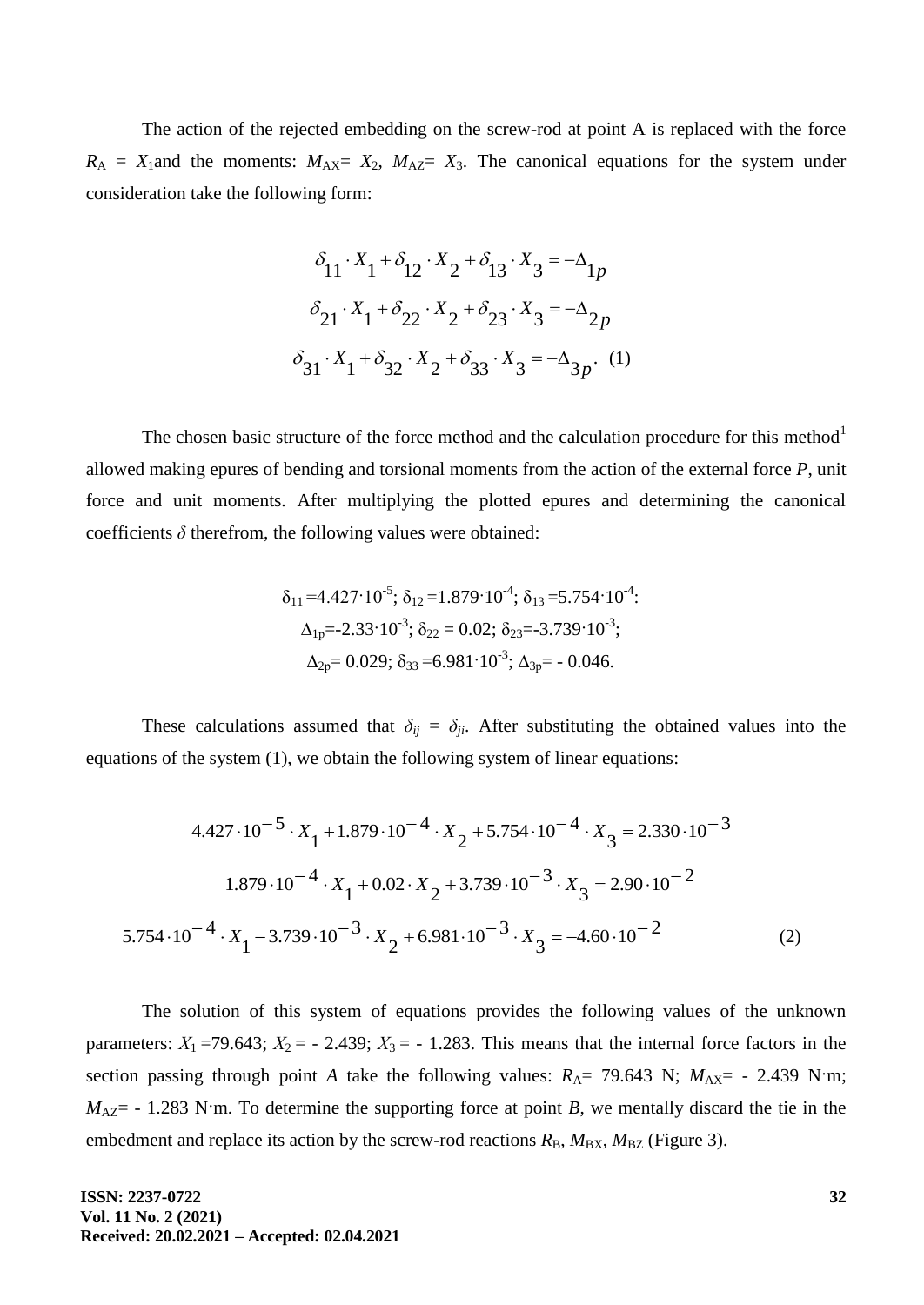Figure 3 - The Scheme of Forces to Determine the Reaction at Point B



Then we make the equilibrium conditions in projections on the axis*Х 'УZ'*

$$
\sum F_{ky} = 0; R_A + R_B + P = 0;
$$
\n(3)  
\n
$$
\sum m_{Z'} \cdot (F_k) = 0;
$$
\n(3)  
\n
$$
-M_{AX} \cdot \sin 2\alpha + R_A \cdot (L_2 - 2 \cdot L_1 \cdot \sin \alpha) + M_{AZ} \cdot \cos 2\alpha - P \cdot L_B \cdot \cos \alpha + M_{BZ'} = 0;
$$
\n
$$
\sum m_{X'} \cdot F_k = 0;
$$

 $-M_{AX}\cdot\cos 2\alpha - R_A\cdot (L_2 - 2\cdot L_1\cdot\sin\alpha)\cdot\sin\alpha - M_{AZ}\cdot\sin 2\alpha + P\cdot (L_B\cdot\sin\alpha + L_1) + M_{BX}\cdot = 0$  $M_{AX}$   $\cdot \cos 2\alpha - R_A \cdot (L_2 - 2 \cdot L_1 \cdot \sin \alpha) \cdot \sin \alpha - M_{AZ} \cdot \sin 2\alpha + P \cdot (L_B \cdot \sin \alpha + L_1) + M_{BX} = 0$  (5)

From the equation (3) we obtain the force  $R_B$ = -279.643 N; from the equation (4) – the moment value  $M_{\text{BZ}}$  = - 1.252 N·m, from the equation (5) – the moment value $M_{\text{BX}}$  = 3.987 N·m.

According to the fourth strength theory,<sup>1</sup> the stress at point *B* is

$$
\sigma_B = \frac{\sqrt{M_{BX}^2 + M_{BZ}^2}}{W_{1X}} = 1.97 \cdot 10N/m^2(6)
$$

Where  $W_{IX}$  is the axial moment of resistance when bending the screw-rod.  $W_{1X} \approx 0.1 \cdot d^3$ . The stress at point *А*is:

 $(4)$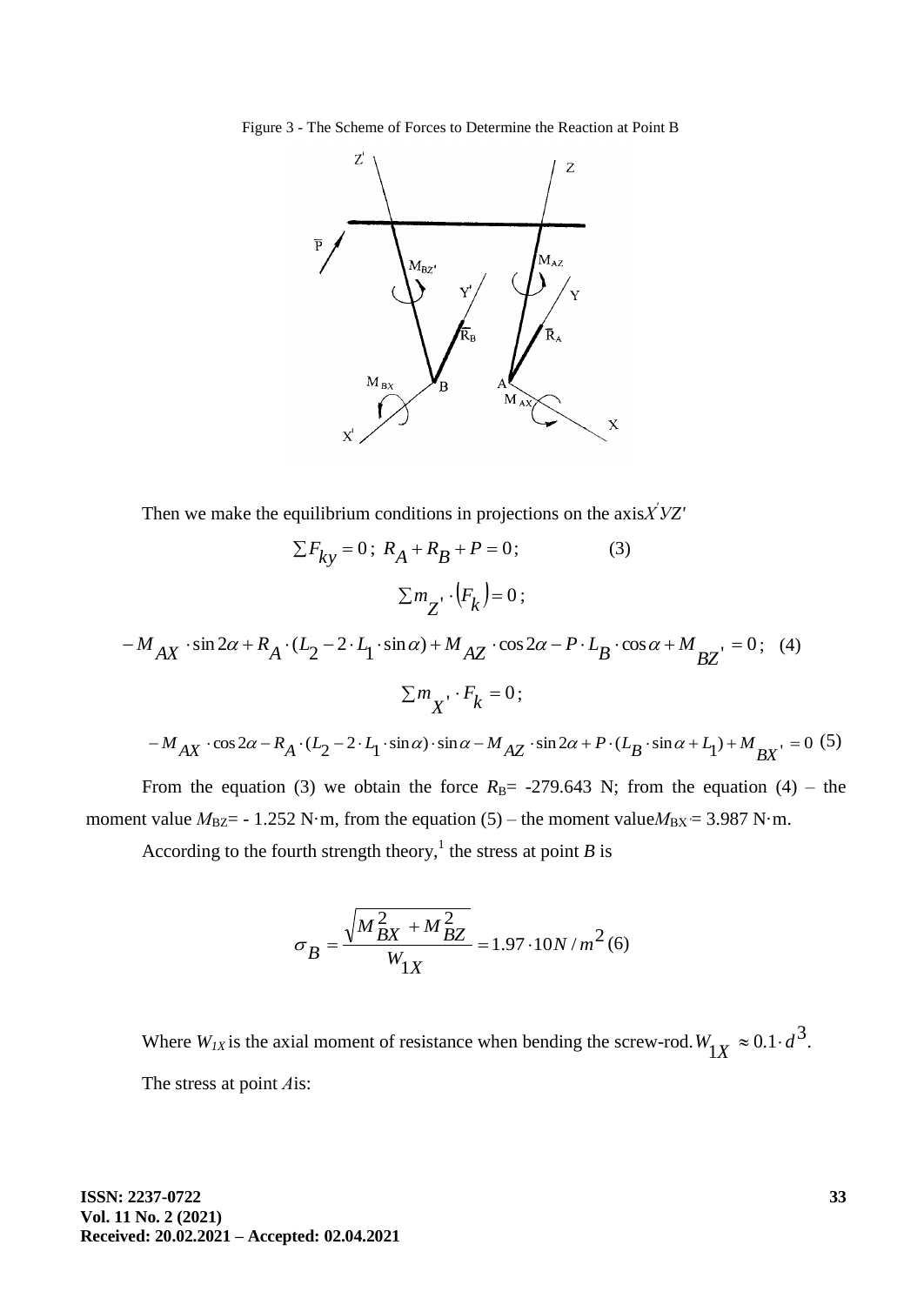$$
\sigma_A = \frac{\sqrt{M_{AX}^2 + M_{AZ}^2}}{W_{1X}} = 1.3 \cdot 10^8 \, N/m^2 \, (7)
$$

The dependence of stresses of rom load P in dangerous sections (at  $\alpha = 28^{\circ}$ ) is given in Table 1.

| P, H | $\sigma_{B}$ , Pa  | $\sigma_A$ , Pa    | $\sigma$ <sub>4</sub> /( $\sigma$ <sub>4</sub> + $\sigma$ <sub>R</sub> ) |
|------|--------------------|--------------------|--------------------------------------------------------------------------|
| 60   | $1.999 \cdot 10^8$ | $1.083 \cdot 10^8$ | 0.351                                                                    |
| 100  | $1.978 \cdot 10^8$ | $1.101 \cdot 10^8$ | 0.358                                                                    |
| 140  | $1.967 \cdot 10^8$ | $1.157 \cdot 10^8$ | 0.370                                                                    |
| 190  | $1.968 \cdot 10^8$ | $1.272 \cdot 10^8$ | 0.393                                                                    |

Table 1 - The Dependence of Stresses  $\sigma$  from Load P in Dangerous Sections (at  $\alpha = 28^{\circ}$ )

One-sided loading of the structural element of the external spinal fixation device leads to uneven redistribution of stresses in the embedment of the screws-rods in the vertebra. The indicated calculations showed that for the considered scheme (Figure 1), the stresses arising in the dangerous section of the screws-rods from the applied load (point *B*) reach 60–70% of the total stresses in the embedding. In this connection, it is more expedient to load the structural element of the external spinal fixation device according to a skew-symmetric pattern  $-$  to apply forces  $P$  to the transverse plate (Figure 1) on both sides along parallel straight lines in opposite directions.

The study takes into consideration the treatment results of 7 patients aged from 20 to 45 years, with the consequences of a fracture (type A) in thoracic (Th 12, 2 patients) and lumbar (L1-2, 5 patients) spine. The majority of patients in the group were men (5 patients) with varying degrees of neurologic deficit. The patients were operated on using an external correction and fixation device in the period from 3 to 12 years after injuries or previously conducted decompression-stabilization surgeries. Their examinations showed that bone blocks of the anterior or posterior support structures at the level of the damages were absent.

Evaluation of the orthopedic result was carried out by X-ray spondilography (Cobb angle, determination of sagittal balance) and computed tomography (CT). The patients with symptoms of spinal cord injury were examined by magnetic resonance imaging (MRI) scanners in order to determine the patency of cerebrospinal fluid spaces. The Oswestry Disability Index (ODI) was used to determine the functional result. The level of pain syndrome was taken into account on a visual analogue scale (VAS).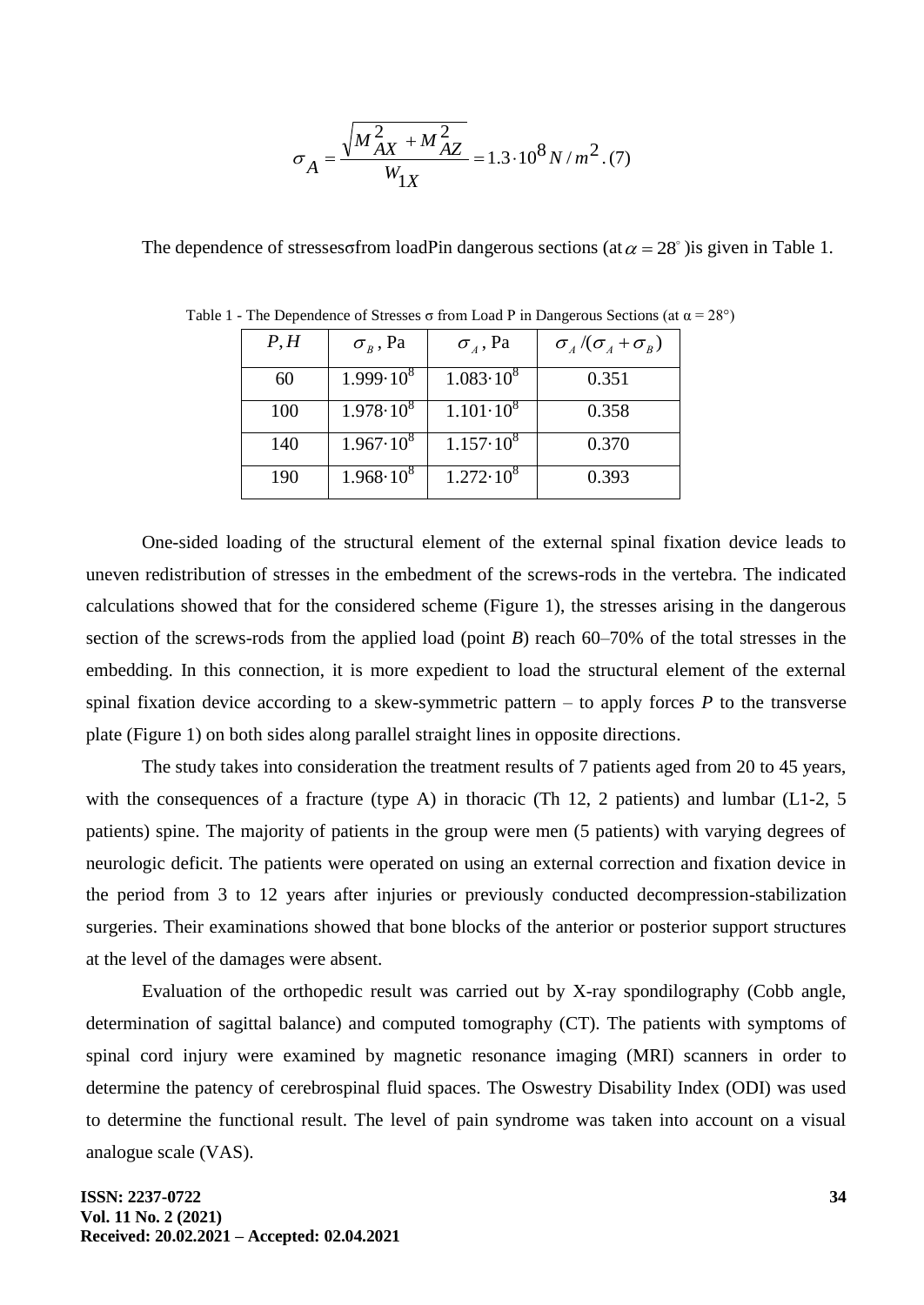#### **3. Results and Discussion**

The radiological results of the correction were investigated depending on the type of the damage preceding the onset of deformation. In the group of patients with consequences of type A damage (n = 7), the average degree of kyphotic deformity was  $27.4^{\circ} \pm 8.2^{\circ}$ . In the postoperative period, these values decreased to  $5.0^{\circ} \pm 3.1^{\circ}$  on an average, with a loss of correction in the long-term period up to  $2^{\circ} \pm 1.5^{\circ}$ .

In the study of global sagittal balance, it was noted that the plumb line deviation relatively the neutral point of the sacrum in the pre-operative period was  $+4$  cm, in the postoperative period  $- \pm 2.5$ cm.

The treatment gave good results in all patients: the functional disability index ODI changed, on an average, from c  $50 \pm 6.1$  to  $20.5 \pm 4.3$ . The VAS measurements also improved (from the average  $7.4 \pm 1.1$  before the operation to  $2.3 \pm 0.1$  points after the operation).

There were no episodes related to fracture and dismantling of the external device.

#### **Clinical Example**

Patient K., a man, 20 years old, was admitted to the hospital with the diagnosis "Spinal cord injury, late phase", "Chronic lumbodynia syndrome", "Severe kyphotic spinal deformity at the L3 vertebra level against the background of the collapse of the L3 body and the presence of an interbody implant made of porous titanium nickelide".

His anamnesis included catatrauma 3 years prior the admittance, the diagnosis was "Comminuted (type A3) fracture of L3, compression of the spinal cord". The emergency procedures were: decompressive laminectomy at the level of L3, the elimination of spinal stenosis, pedicle fixation at the level of L2-4 vertebrae, monosegmental interbody spinal fusion of L2-3 with an implant of porous nickel titanium (lateral access). 18 months after the operation, the pedicle fixator was removed due to screw break and migration of the structure (Figure 4).

At the time of admission to the hospital, there was absence of an interbody bone-metal block and presence of instability syndrome at the level of the injury. During the first stage of treatment (5 days long), doctors used an external fixation device and restored the axis of the spinal column and the height of the compressed vertebra (Figure 5). The second stage of treatment included: a) installation of an interbody lift-cage in the area of the defect of the vertebral body and adjacent disks and b)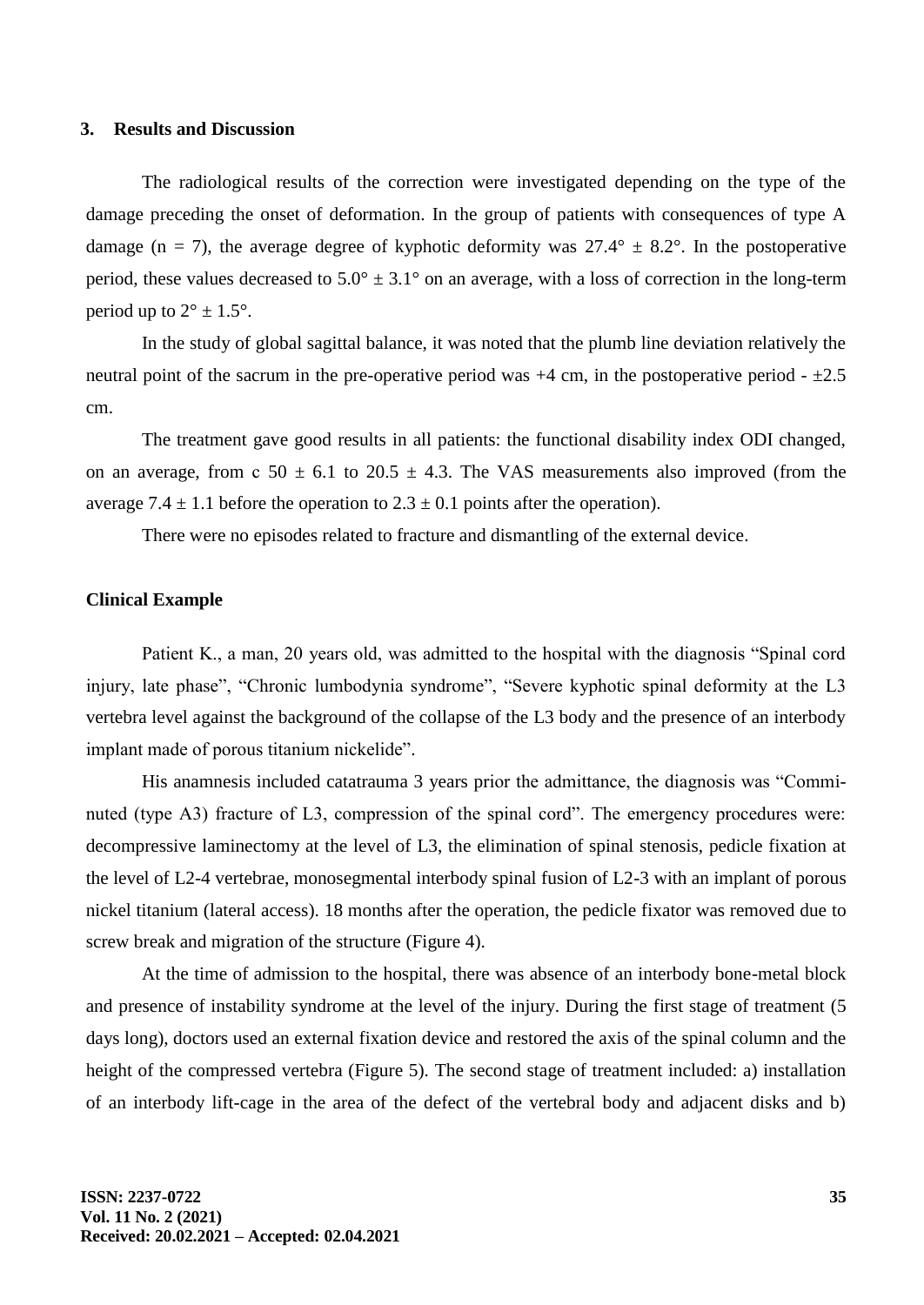conversion of the external fixation to an internal version of pedicle osteosynthesis using the trans-muscular screw installation technique (Figure 6а and 6b).



Figure 4 - Computed Tomography Scan Before the Surgery

Figure 5 **-** The Result of the Apparatus Correction of the Deformation

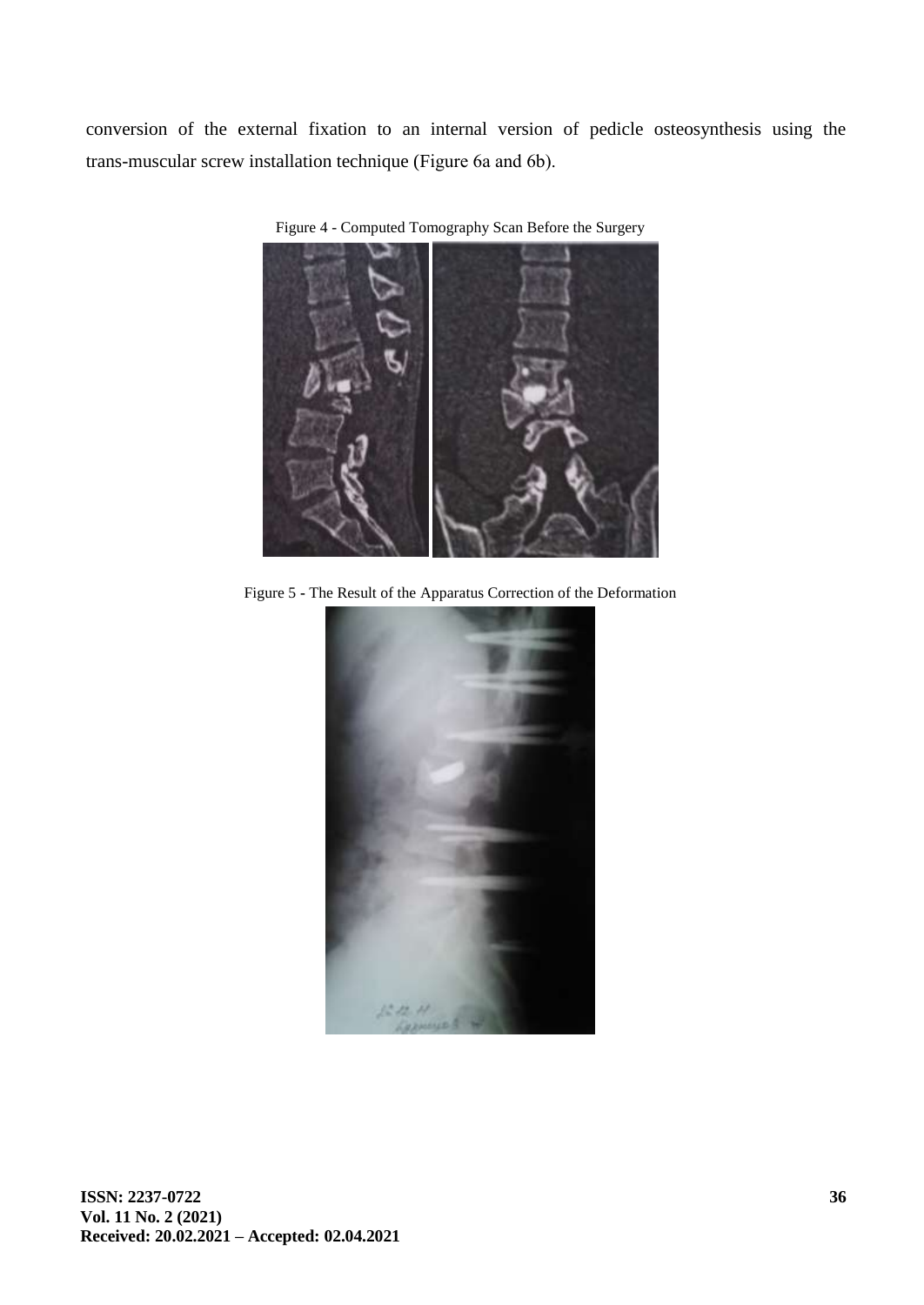Figure 6 **-** The Result of Internal Fixation after Correction by an External Device – а) X-ray Spondylography, Lateral Projection, b) X-ray Spondlography, Direct Projection



# **4. Conclusions**

An analysis of the calculation of stresses in the elements of the device for external correction of deformations and the results of treatment of inveterate post-traumatic spinal deformities allows drawing the following conclusions.

- 1. It is more expedient to load the structural element of the external spinal fixation device according to a skew-symmetric scheme, applying distraction and compression forces to the transverse plate on both sides along parallel straight lines in opposite directions.
- 2. Apparatus external correction is a promising and effective method for the treatment of posttraumatic deformations of the spinal column. In the absence of bone intervertebral blocking, the external mechanical action on the vertebrae with an external fixation device allows eliminating all components of the deformation without resorting to mobilizing operations.
- 3. It is possible to replace external fixation with internal fixation, also with the use of transcutaneous or transmuscular techniques.

# **Conflicts of Interest and Source of Funding**

The authors report no conflict of interests concerning the materials or methods used in this study or the findings specified in this paper. No funds were received in support of this work. The manuscript submitted does not contain information about medical device(s)/drug(s).